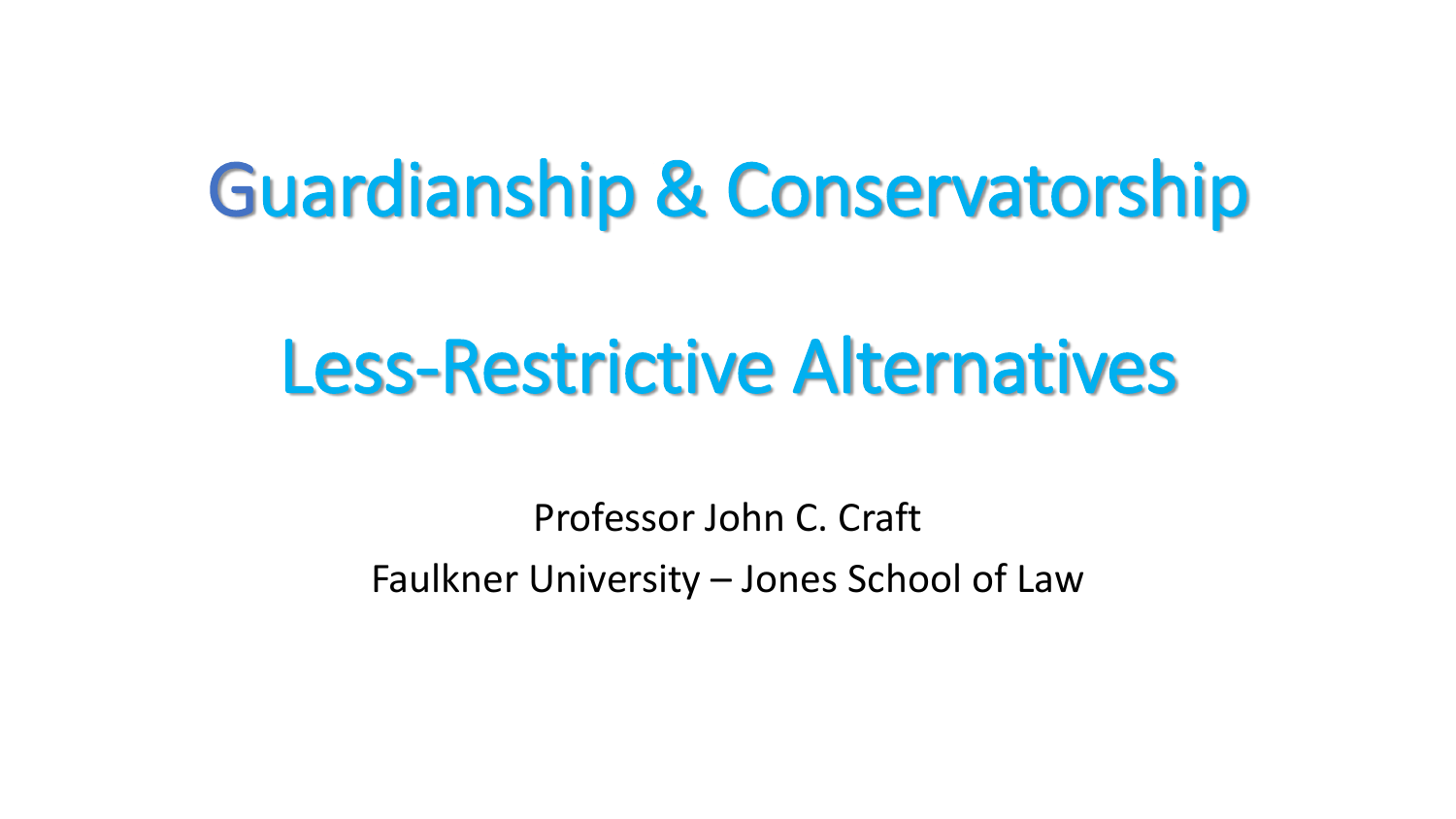Alabama Supreme Court Commission on Adult Guardianships and Conservatorships

The goal of the Commission is to improve guardianship and conservatorship practices in Alabama.

The Commission delivers information, resources, and tools throughout the legal system and to the public as a means of providing appropriate decision-making supports and protective services to individuals.

<http://alabamawings.alacourt.gov/>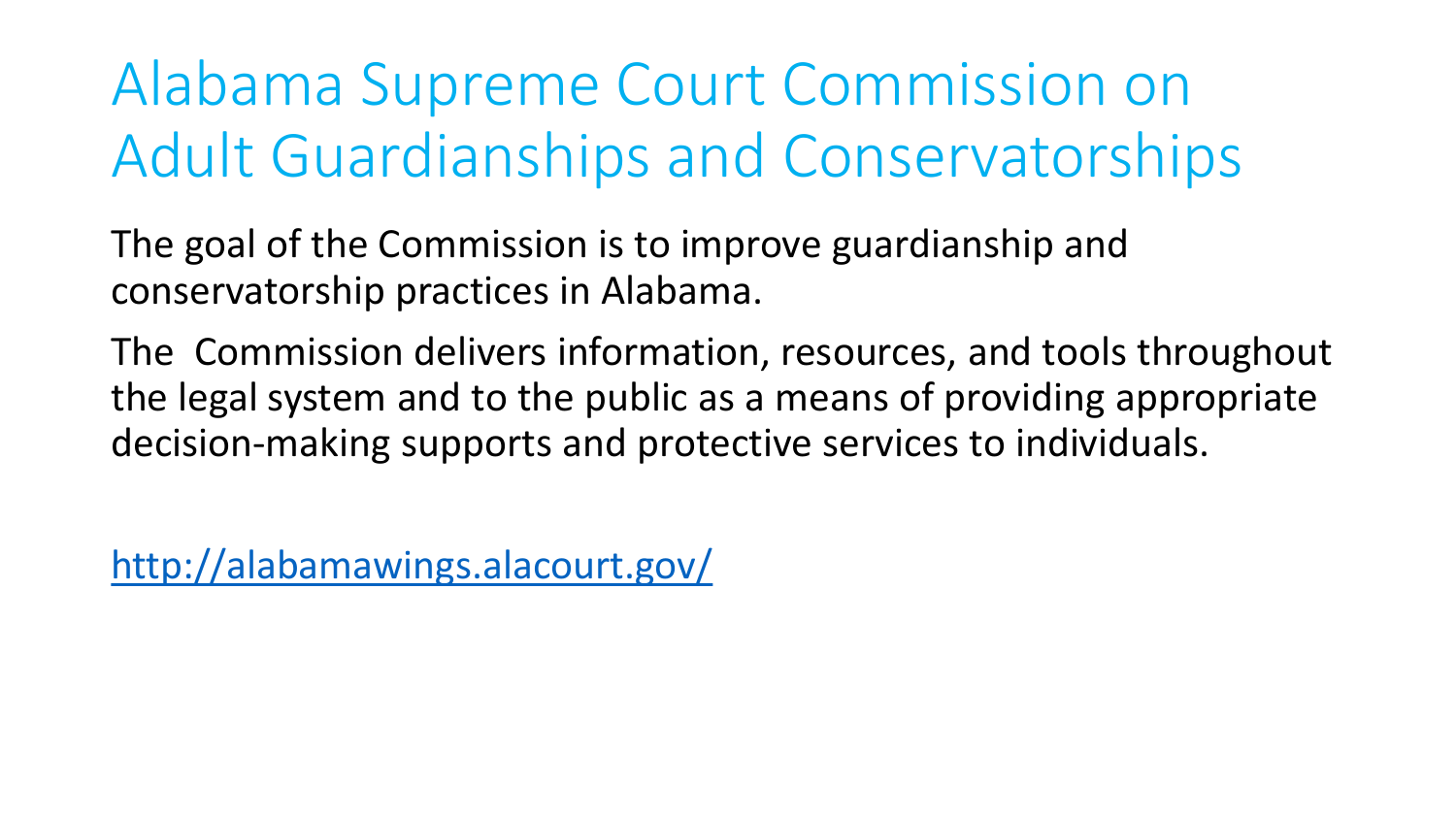# Long-Term Goals of the Commission

- Provide Qualified and Trained Guardians/Conservators for Adults in Need of Protective Services or Decision-Making Support.
- Educate Attorneys and Courts on Best Practices in Guardianship and Conservatorship Proceedings.
- Educate Professionals and the Public on Alternatives to Guardianship and Conservatorship.
- Increase Data Collection for Better Monitoring of Guardianships and Conservatorships.
- Identify and Address Abuse and Financial Exploitation by Guardians or Conservators.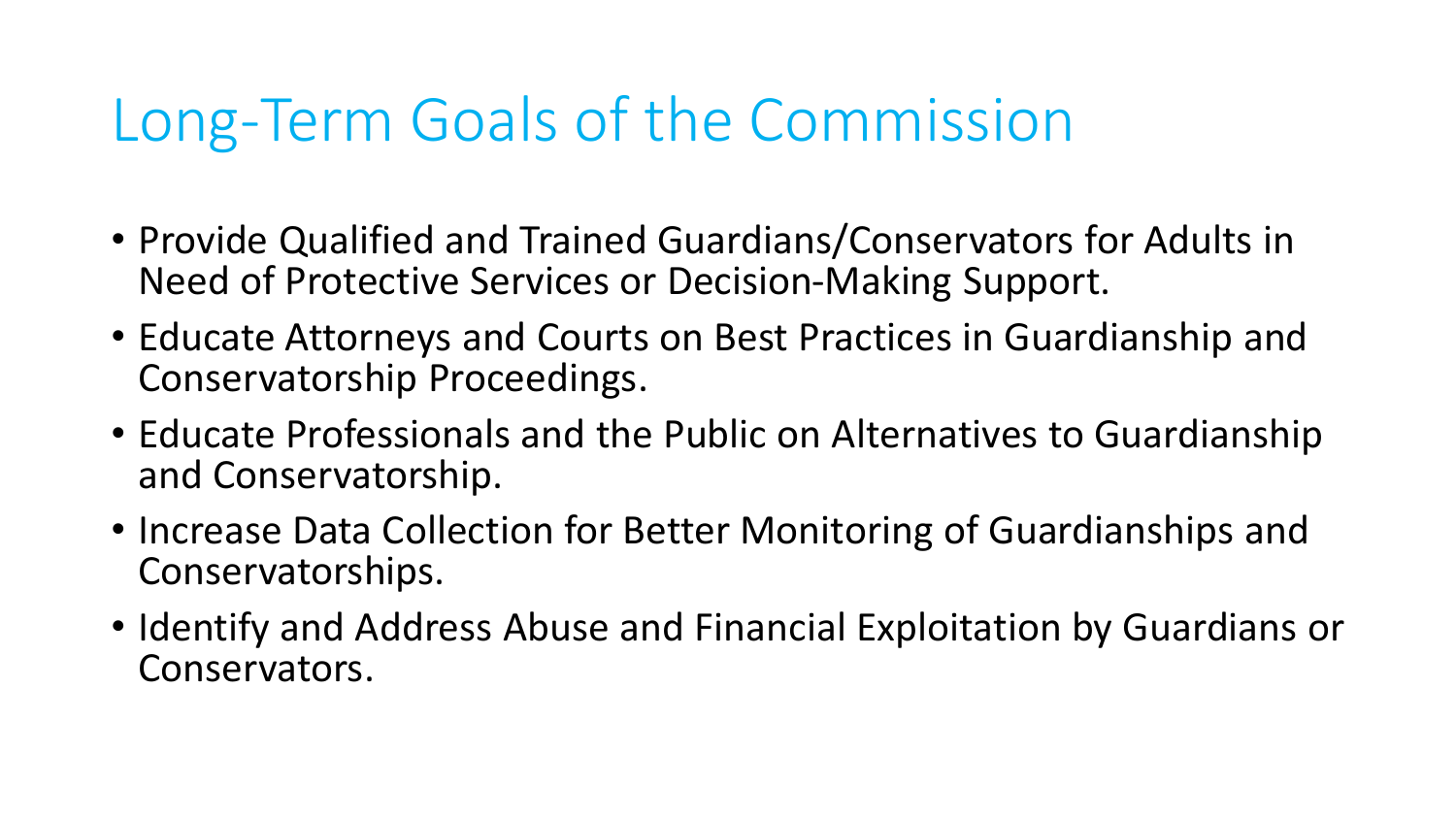## History of Guardianships

• Guardianship has its origins in Roman and English common law, under which the sovereign had the power to safeguard the property of incompetent persons. The king was the "parent of the country". If a 12-man jury found the proposed incompetent was a "lunatic" or "idiot", the person's family/friends were charged with the person's care, while the king protected the person's property. An "idiot" referred to a person afflicted with profound mental retardation. A "lunatic" meant an insane person. The earliest reported adult guardianship case in Alabama was in 1830. Alabama's Uniform Guardianship and Protective Proceedings Act was passed in 1987.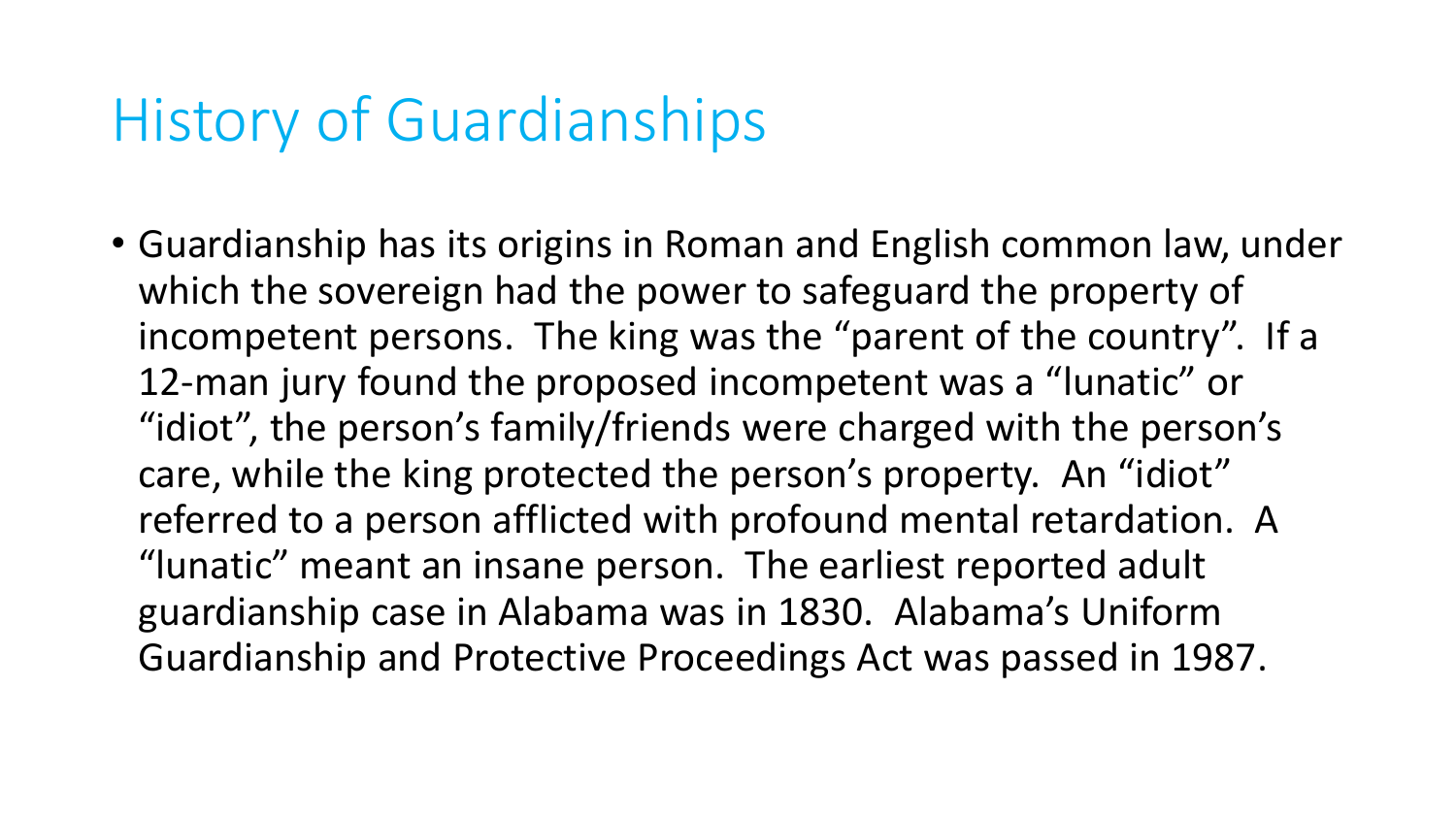## Guardian of "Incapacitated Person"

• Any person who is impaired by reason of mental illness, mental deficiency, physical illness or disability, physical or mental infirmities accompanying advanced age, chronic use of drugs, chronic intoxication, or other cause (except minority) *to the extent of* lacking sufficient understanding or capacity to make or communicate responsible decisions. Ala. Code § 26-2A-20(8).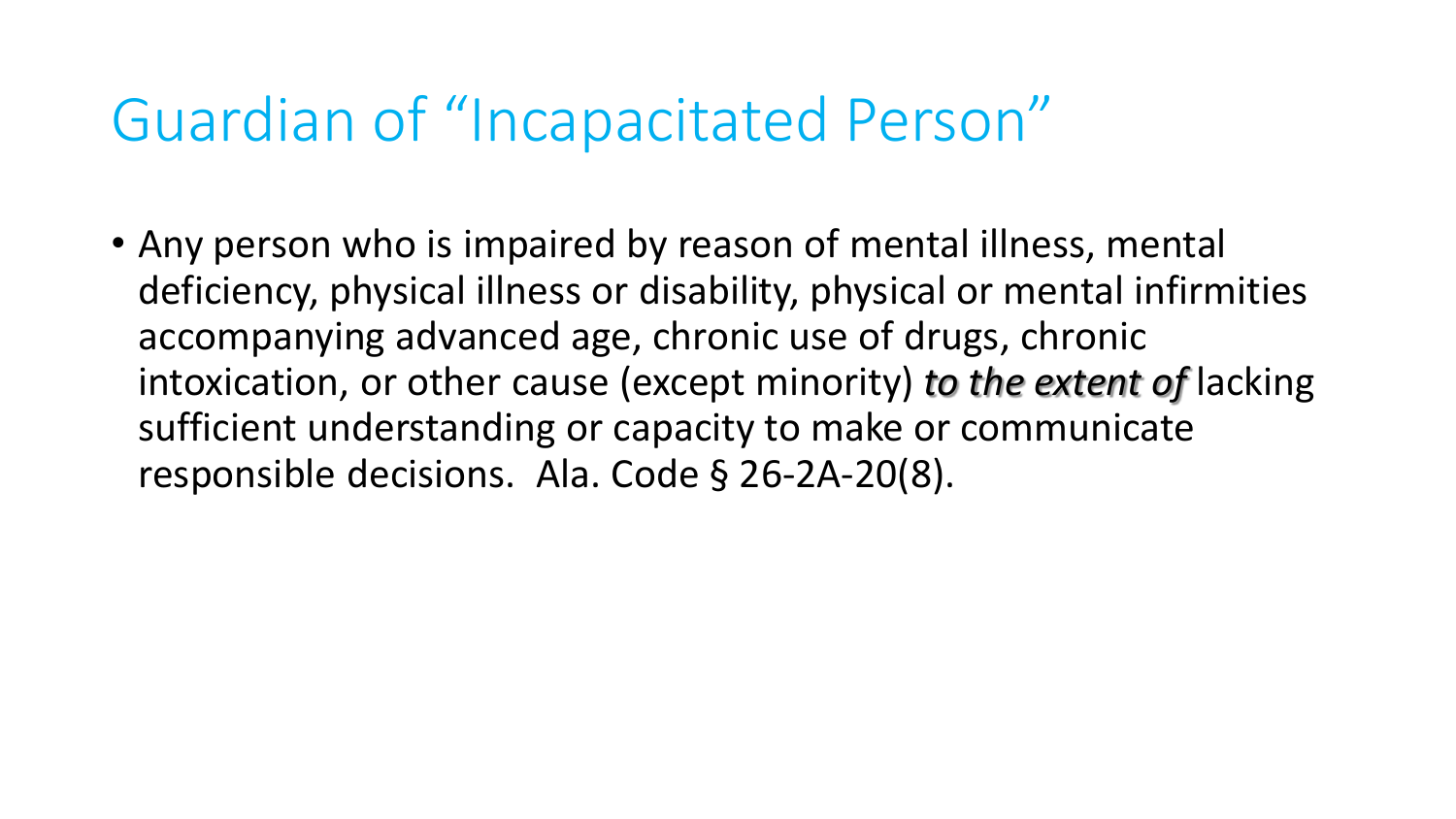# Appointment of Guardian

- The court may appoint a guardian as requested if it is satisfied that the person for whom a guardian is sought is incapacitated and that the appointment is necessary or desirable as a means of providing continuing care and supervision of the person of the incapacitated person. Ala. Code § 26-2A-105.
- What is the effect of being appointed a guardian?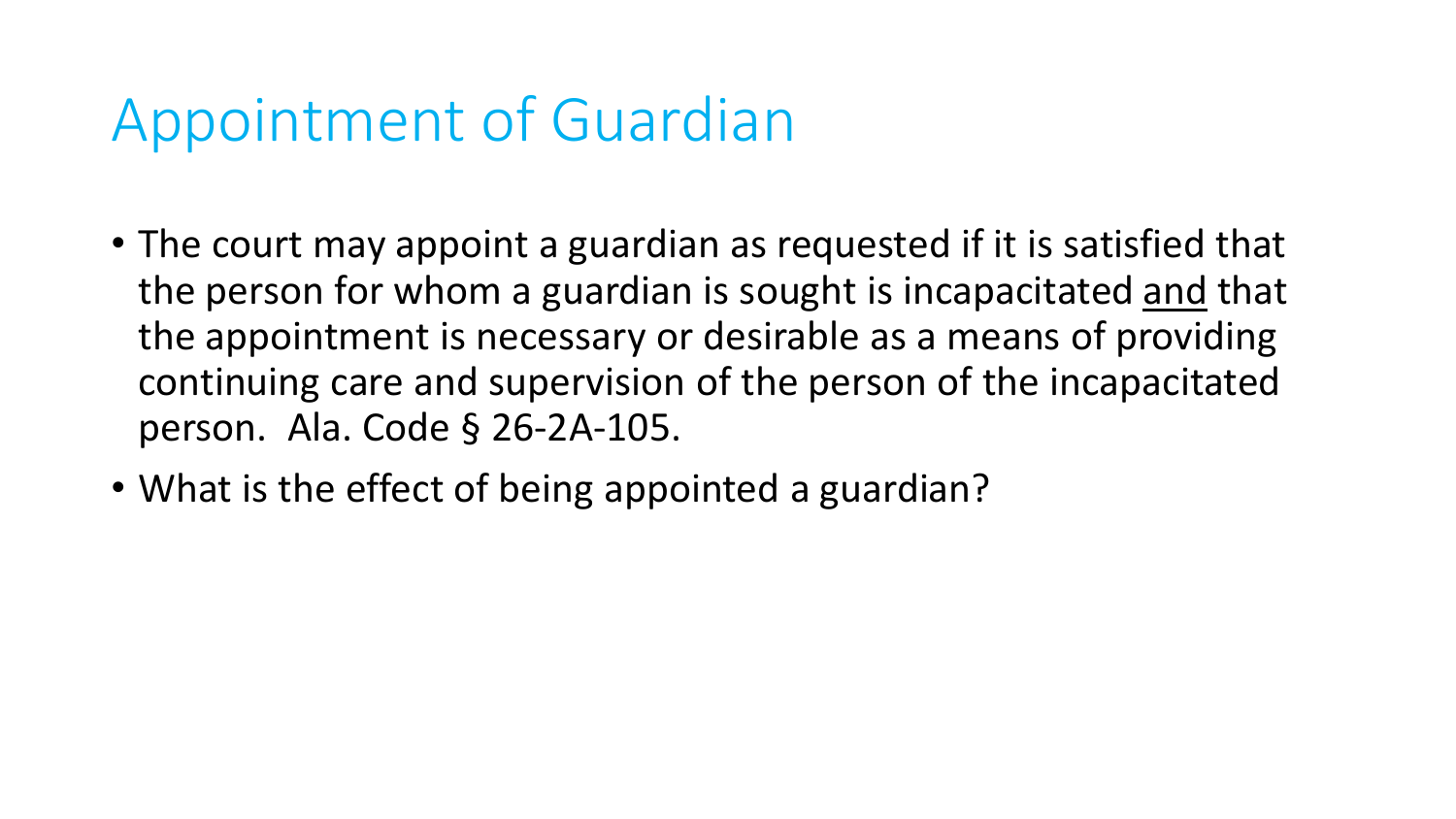# Appointment of Conservator

- [T]he person is unable to manage property and business affairs effectively for such reasons as mental illness, mental deficiency, physical illness or disability, physical or mental infirmities accompanying advanced age, chronic use of drugs, chronic intoxication, confinement, detention by a foreign power, or disappearance; and
	- the person has property that will be wasted or dissipated unless property management is provided, or that
	- funds are needed for the health, support, education, or maintenance of the person or of those entitled to the person's support and that protection is necessary or desirable to obtain or provide the funds.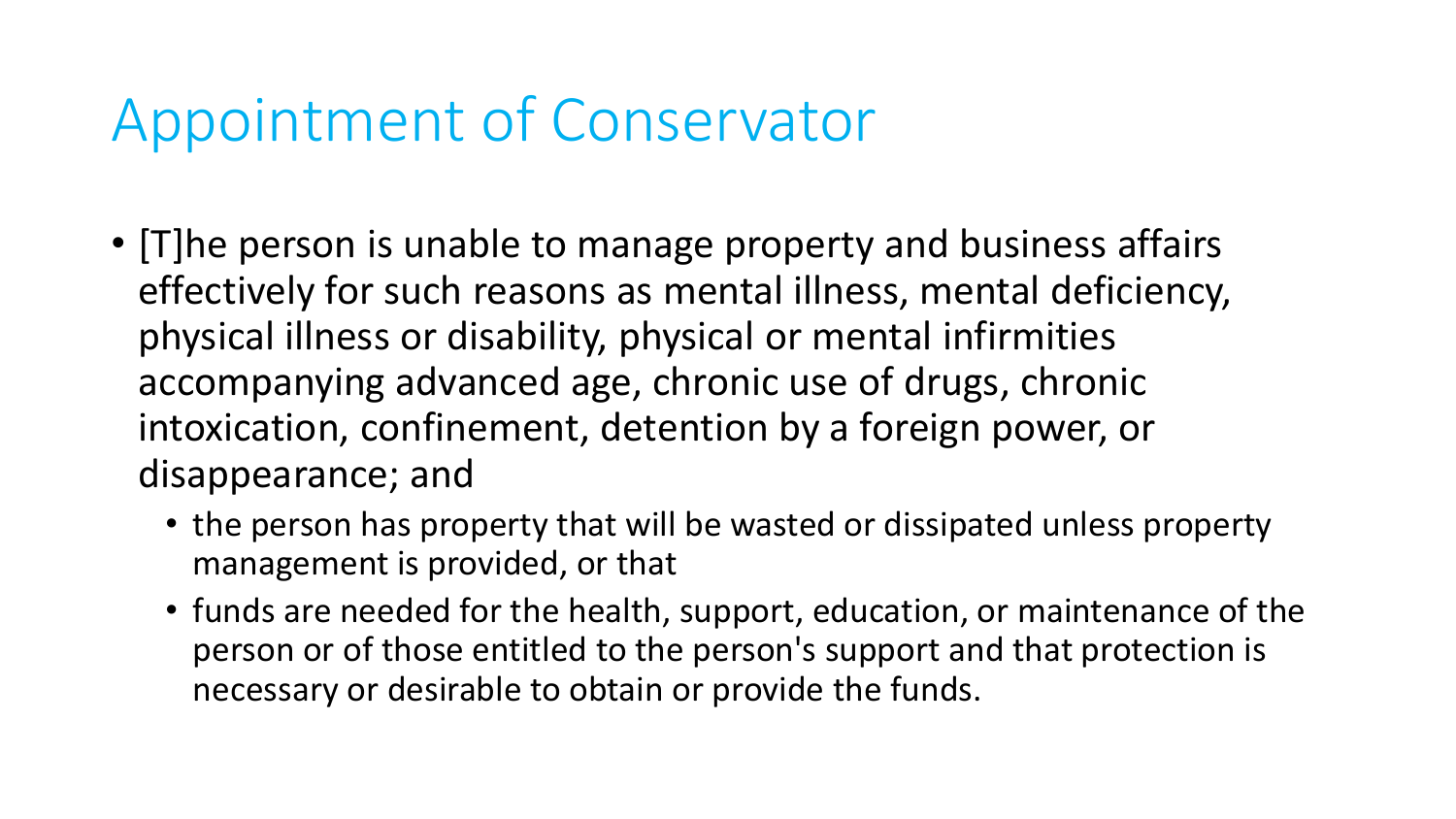# Fiduciary Duties of Conservators

- Act only in the incapacitated person's best interest
- Manage the person's money and property carefully
- Keep the person's money and property separate from yours
- Keep good records and report to the court

[Managing Someone Else's Money: Help for Court](http://alabamawings.alacourt.gov/media/1042/alabama-conservators-guide.pdf)-Appointed Conservators in Alabama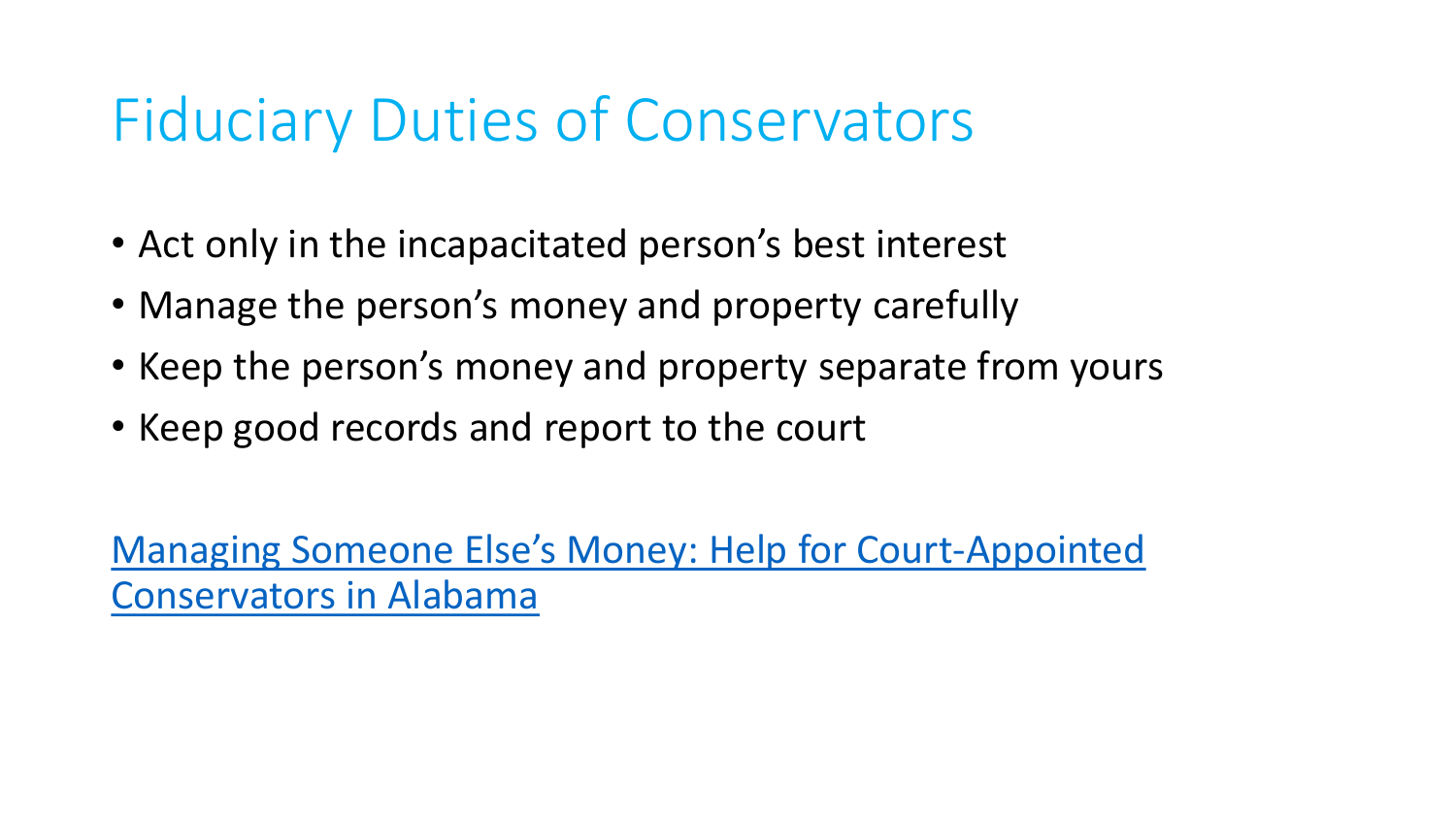# Less-Restrictive Alternatives (aka Guardianship Avoidance Strategies)

- Surrogate Decision-Making
	- Advance Directive for Healthcare (Living Will and Healthcare Proxy)
	- Healthcare Power of Attorney
	- Statutory Default Surrogate Decision-Maker
	- Financial Power of Attorney
- Supported Decision-Making
- Living Trust
- SSA Representative Payee or VA Fiduciary
- Elder Abuse Protection Orders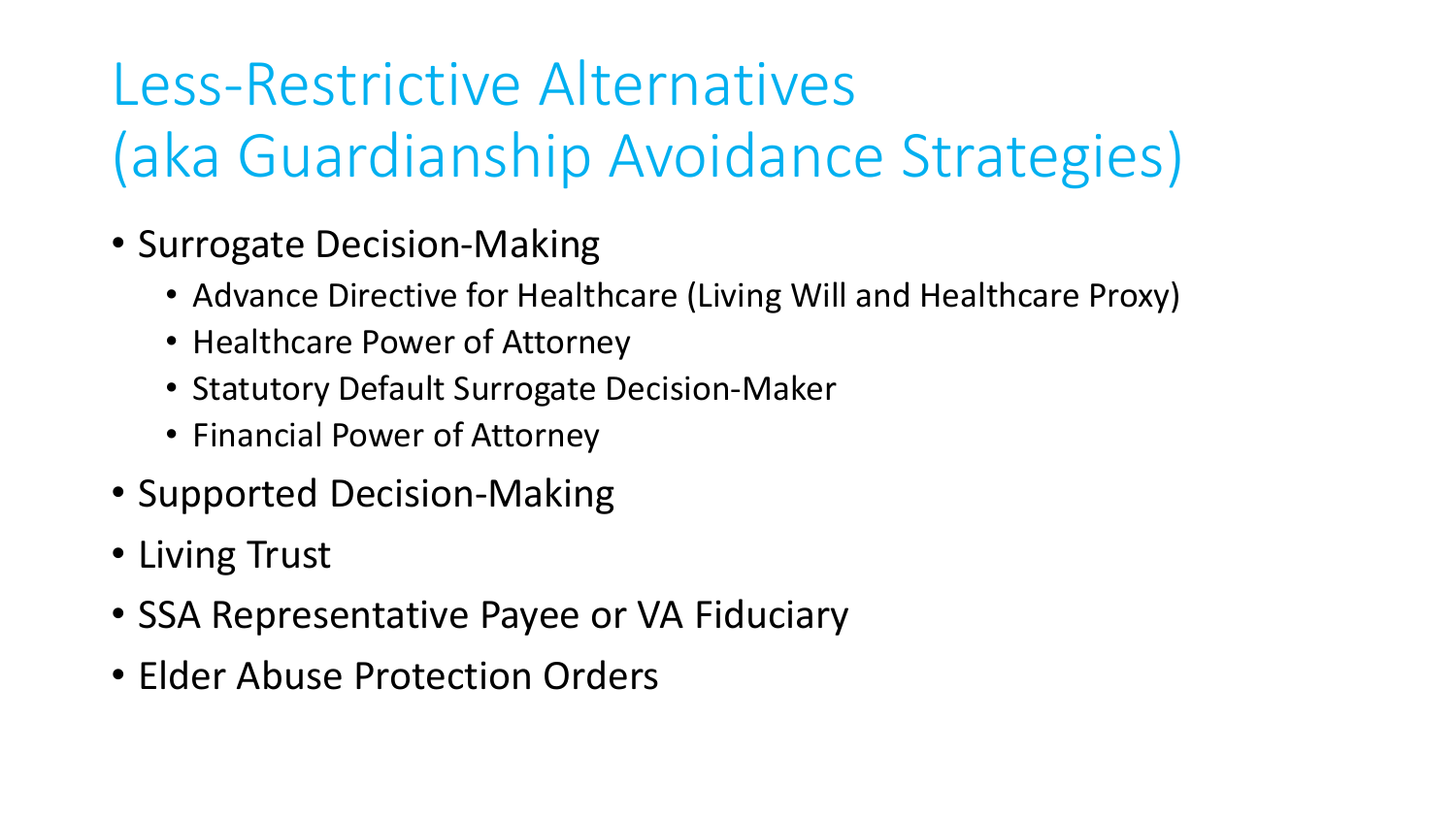# Surrogate vs. Supported Decision-Making

- Surrogate Decision-Making. Think "substitute" someone else is making your decisions.
- Supported Decision-Making. Legal and social concept in which an individual (especially someone with intellectual disabilities) remains at the center of the decision-making process, consulting with a network of supporters.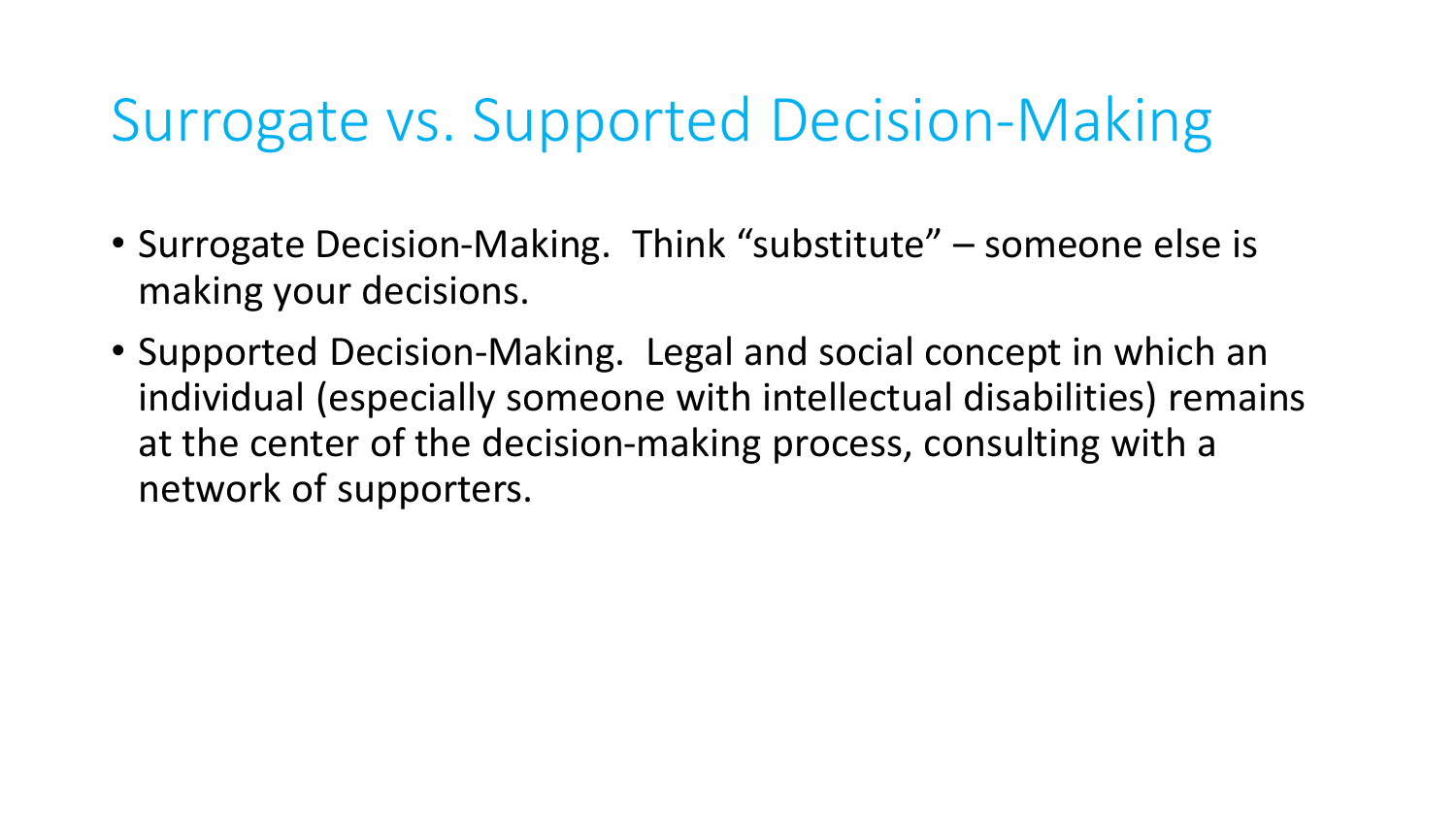# Surrogate Decision-Making Options

- Healthcare Decision-Making
	- Advance Directive for Healthcare under the Alabama Natural Death Act. Ala. Code § 22-8A-1, et. seq.
	- Healthcare Power of Attorney. Ala. Code § 26-1A-404.
	- Statutory Default Surrogate Decision-Maker. Ala. Code § 22-8A-11.
- Financial Decision-Making
	- Financial Power of Attorney under the Alabama Uniform Power of Attorney Act. Ala. Code §§ 26-1A-101 thru 26-1A-301.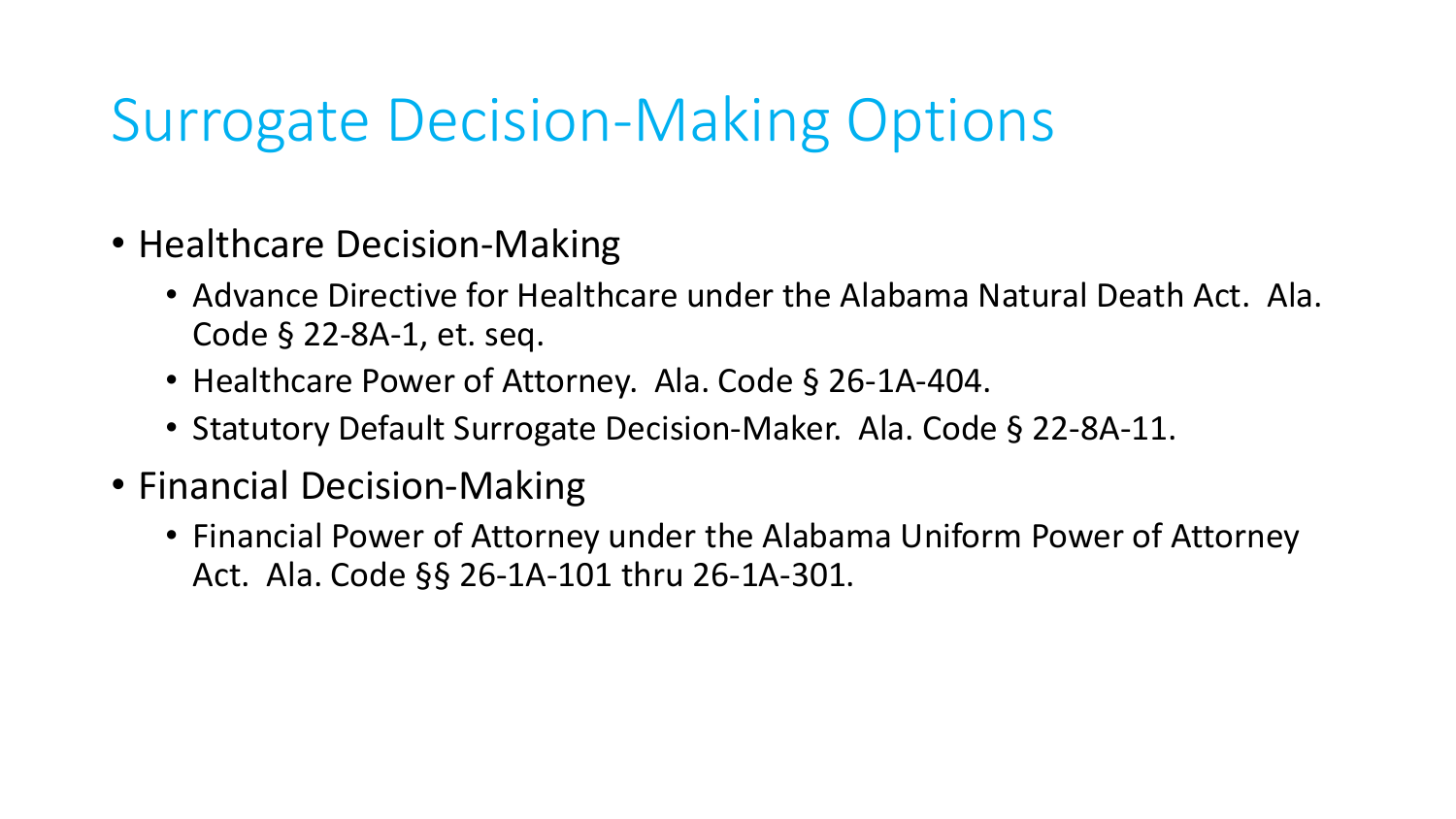# Advance Directive for Healthcare

- Living Will: The individual expresses their wishes related to end-of-life treatment. Whether they want life-sustaining treatment or artificially provided food and hydration if they are terminally ill/injured or permanently unconscious.
- Appointment of Healthcare Proxy: The individual appoints a surrogate to make end-of-life decisions if the individual is unable to communicate those decisions.
- Effective: When you are not able to speak for yourself and two physicians determine you are terminally ill or injured or permanently unconscious.
- Capacity to make: 1) age 19 or over; 2) alert; 3) capable of understanding a lay description of medical procedures, and; 4) able to appreciate the consequences of providing, withholding, or withdrawing medical procedures.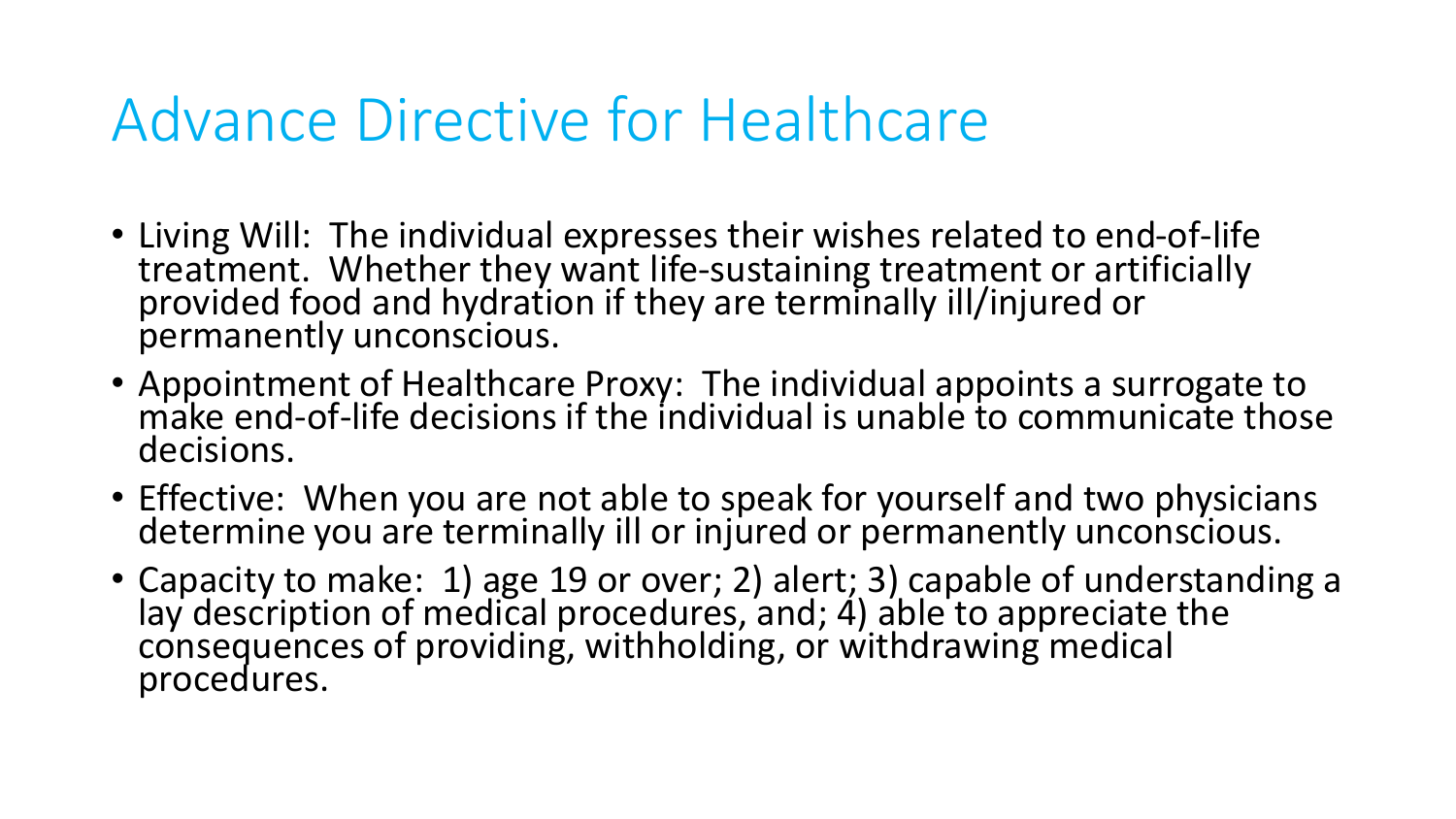# Healthcare Power of Attorney

- Broader in scope than an Advance Directive for Healthcare.
	- Consent to, refuse, or withdraw consent to all types of medical care
	- Access to and right to disclose medical reports/records
	- Authorize admission to or discharge from healthcare facilities
	- Contract for health and personal care services
	- + any number of other directions/preferences related to person/health
- Effective: When the principal is incapacitated -- no longer able to give directions to healthcare providers.
- Capacity to make: Ability to understand and comprehend the nature and effect of his or her actions at the time of execution.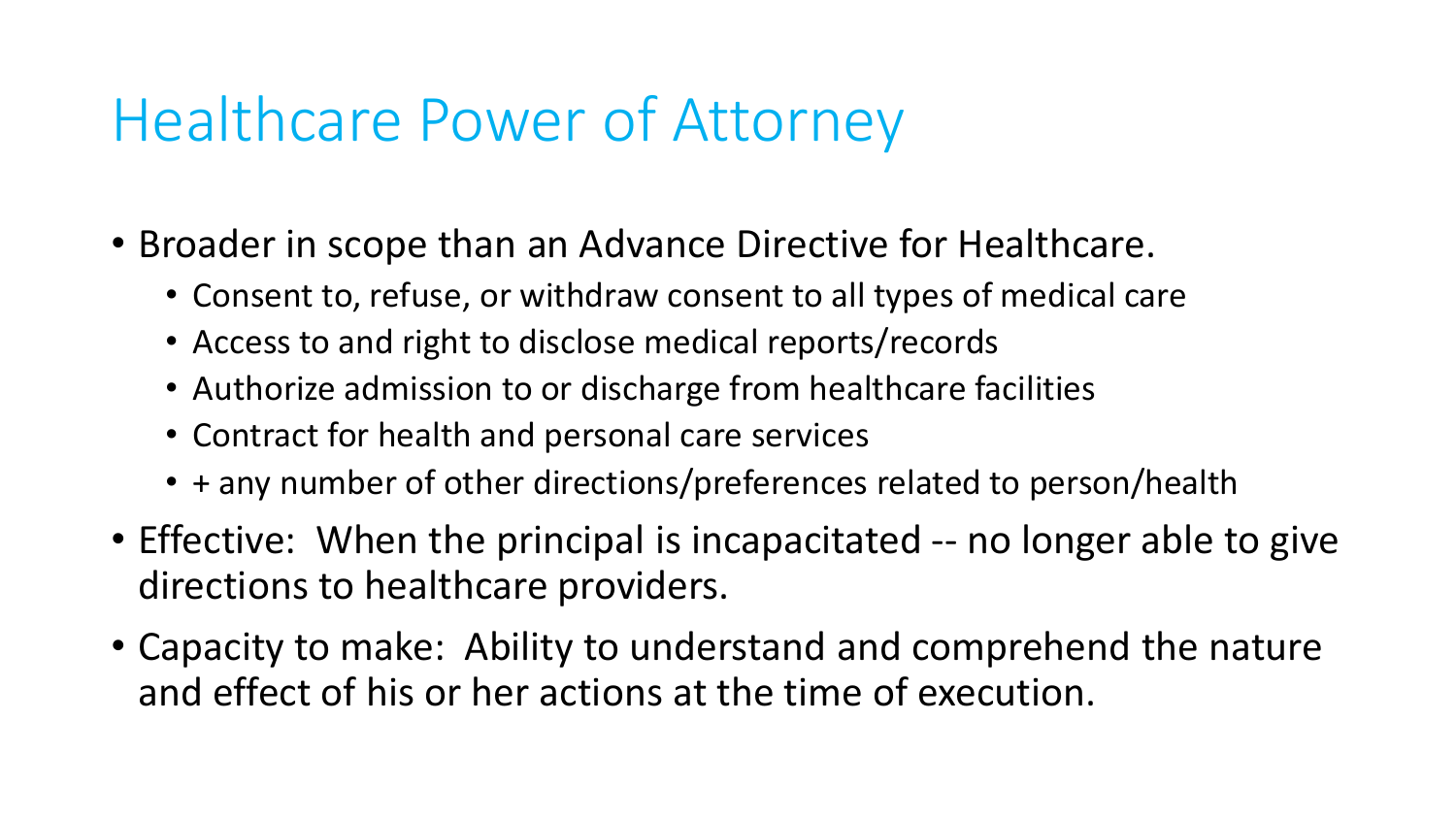# Statutory Default Surrogate Decision-Maker

- Covers end-of-life decisions only. The surrogate, in consultation with the attending physician, determines whether to provide, withdraw, or withhold life-sustaining treatment or artificially provided food and hydration.
- Can be employed if:
	- No Advance Directive for Healthcare has been made, or
	- No duly appointed healthcare proxy or agent is reasonably available, or
	- The Advance Directive fails to address a particular circumstance.
- Priority of appointment: guardian, spouse, adult child, parent, adult sibling, other adult relative.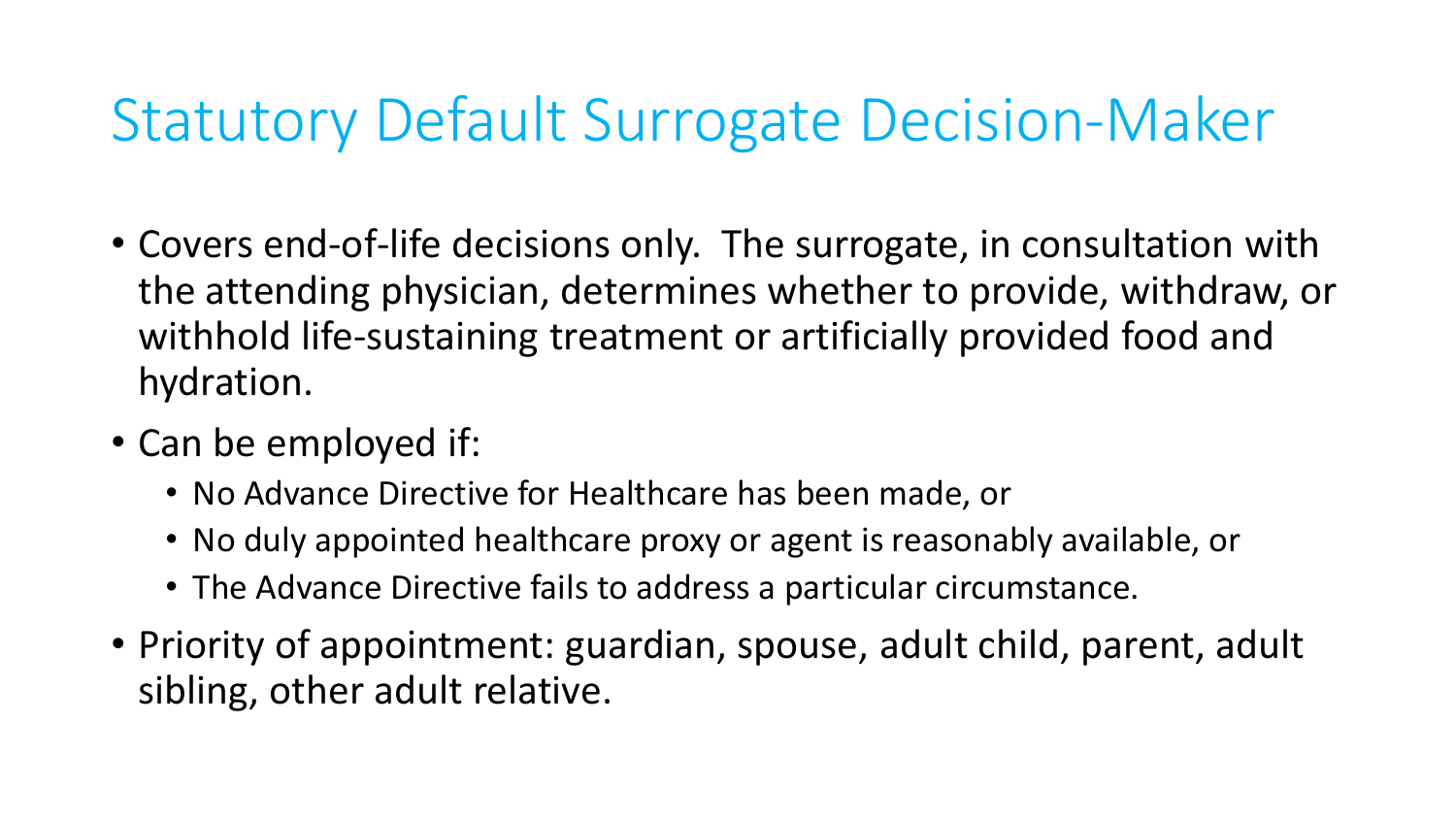# Financial Power of Attorney

- Appointment of an agent to conduct financial and property transactions on behalf of the principal.
- Agent's authority can be limited or general, and some types of authority must be specifically granted (e.g., to create or change a beneficiary designation; to create, amend, or revoke an inter vivos trust). Caution: An extremely limited power of attorney may not serve the purpose of avoiding the need for a conservator.
- Effective: The agent's authority can be effective immediately, or when the principal becomes incapacitated ("springing").
- Capacity to make: Ability to understand and comprehend the nature and effect of his or her actions at the time of execution.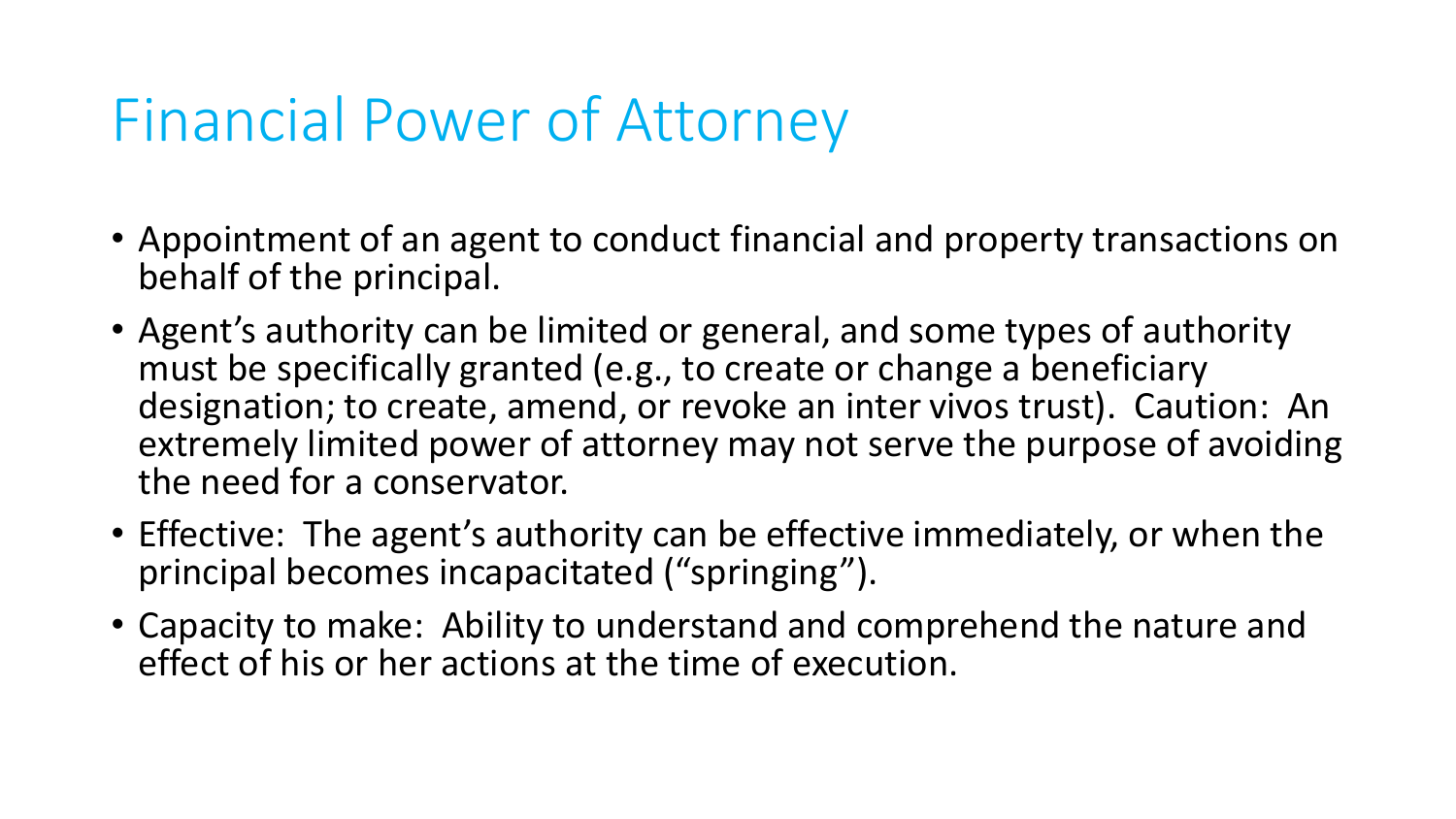# A Note on the History of Powers of Attorney

- Powers of Attorney are the original guardianship/conservatorship avoidance instruments. National Conference of Commissioners on Uniform State Laws (NCCUSL):
- Model Special Power of Attorney for Small Property Interests Act (1964). Designed as a less expensive alternative to conservatorship or guardianship. Intended for those "who, in anticipation or because of physical handicap or infirmity . . . wish to make provision for the care of their personal or property rights or interests, or both when unable to adequately take care of their own affairs."
- Uniform Probate Code (1969) expanded use of Powers of Attorney.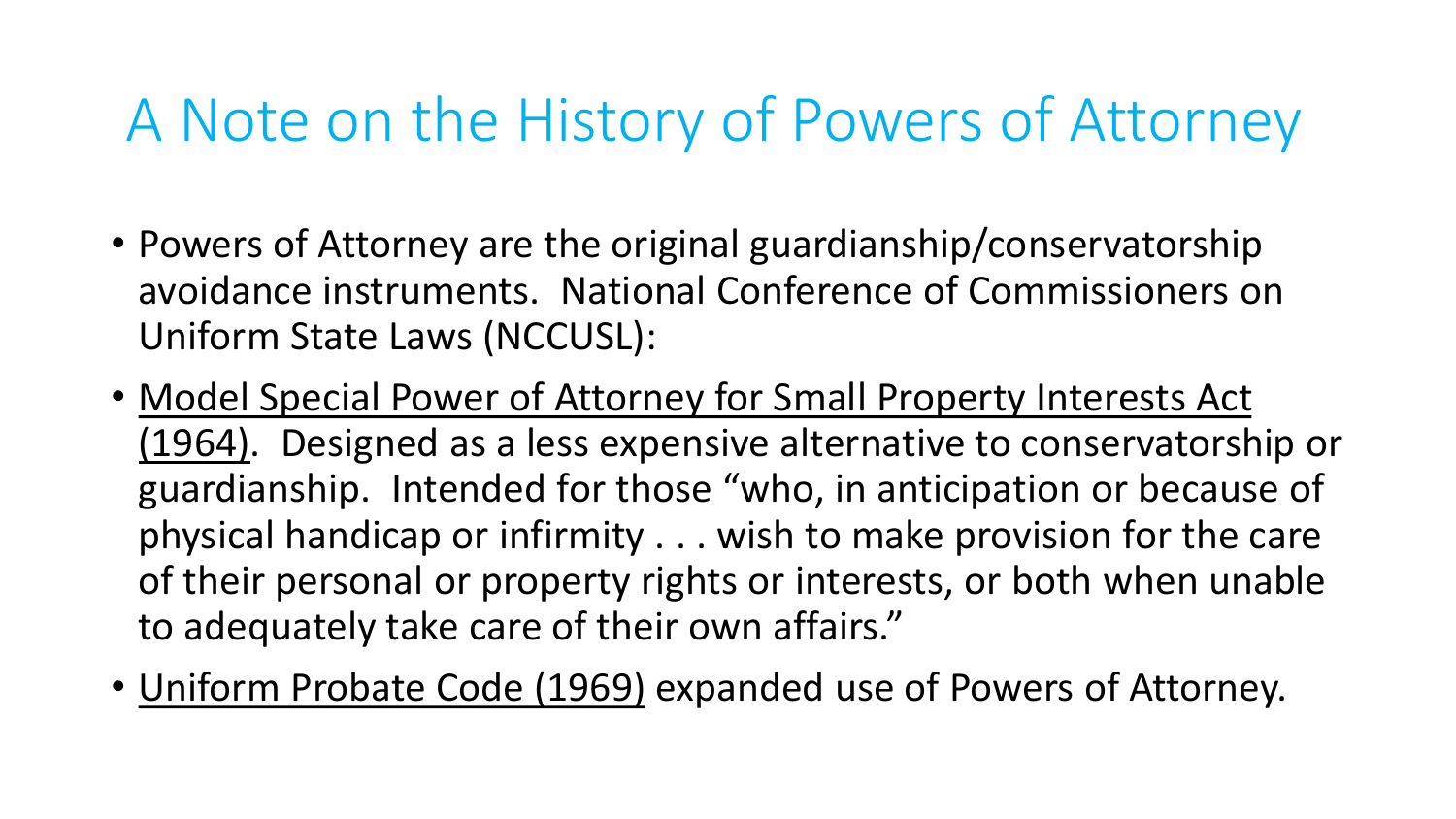# Fiduciary Duties of Agents Under a POA

- Act as the principal would want and in their best interest
- Manage the principal's money and property carefully
- Keep the principal's money and property separate from yours
- Keep good records

[Managing Someone Else's Money in Alabama: Help for Agents Under a](http://alabamawings.alacourt.gov/media/1040/managing-someone-elses-money-in-alabama-help-for-agents-under-a-power-of-attorney.pdf)  Power of Attorney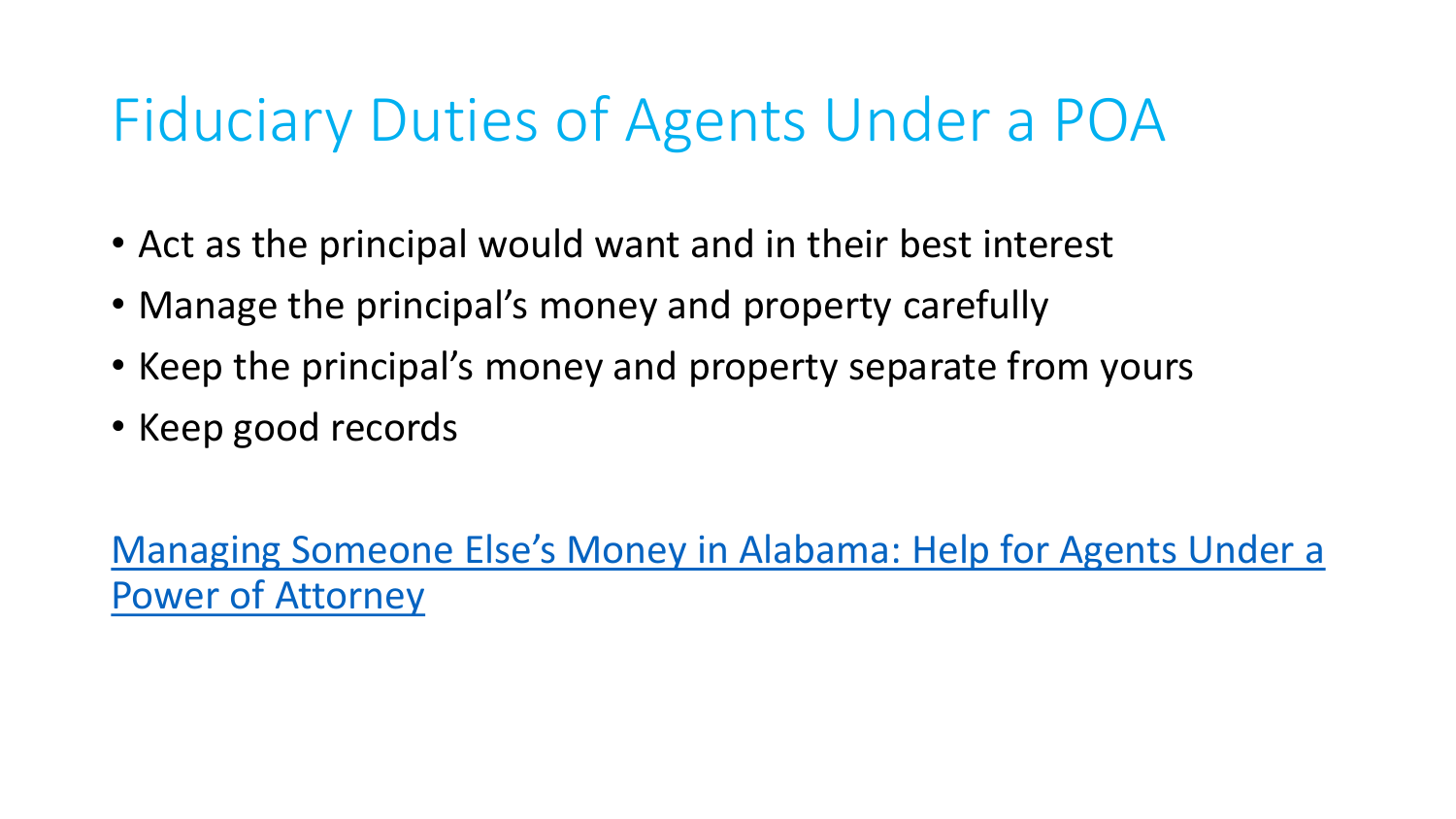# Supported Decision-Making Defined

• When an individual with cognitive challenges is the ultimate decisionmaker, but is provided support from one or more persons who explain issues to the individual and, where necessary, interpret the individual's words and behaviors to determine his or her preferences. The individual voluntarily enters into the arrangement, informally or by formal agreement.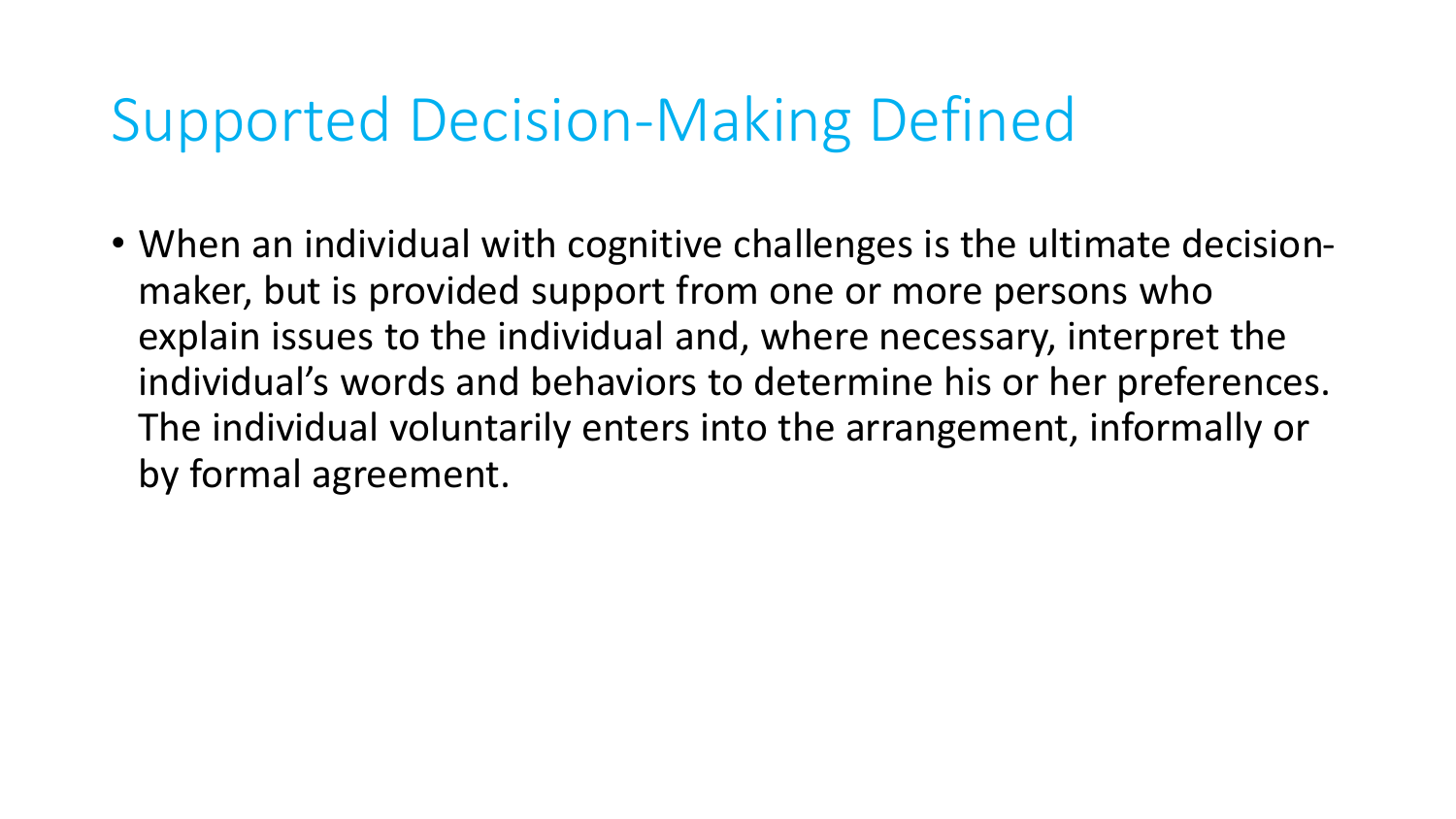#### Supported Decision Making In Action

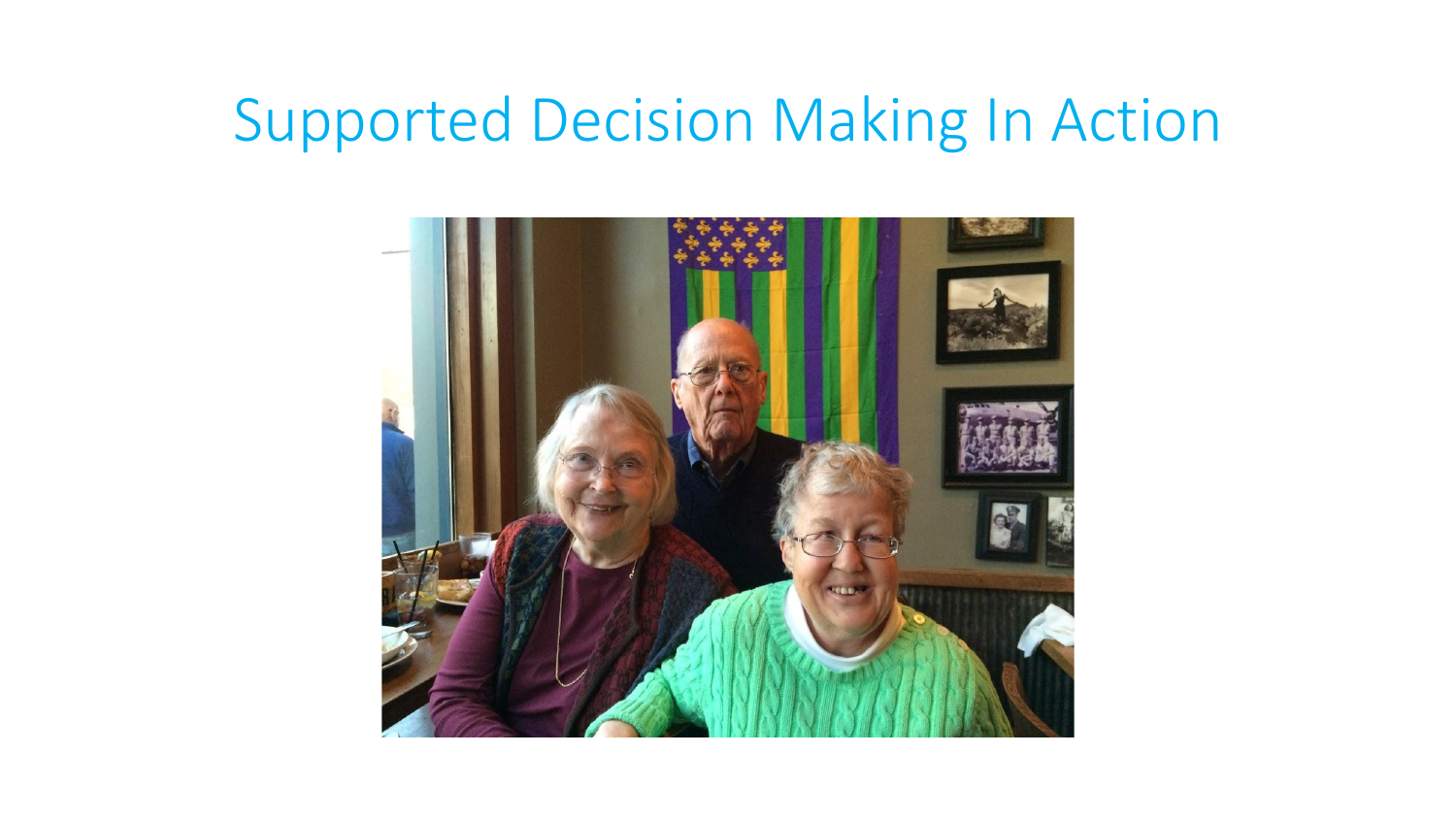## Supported Decision-Making Agreements

- Supported-decision making can also be formalized by private agreement between the cognitively-impaired individual and trusted third party. Some countries and states give these agreements state sanction.
- British Columbia (Canada) has statutorily enabled private contracts as alternatives to guardianship, called Representation Agreements.
	- Authorizes a third-party to act on an individual's behalf for a broad range of personal decisions and some financial decisions.
	- Minimal capacity requirement to enter into standard agreement, lower than power of attorney in Canada. Presumption that all people are capable of entering into one absent a showing to the contrary.
	- The representative must consult with the individual "to the extent reasonable" and the representative must comply with the individual's wishes "if reasonable to do so."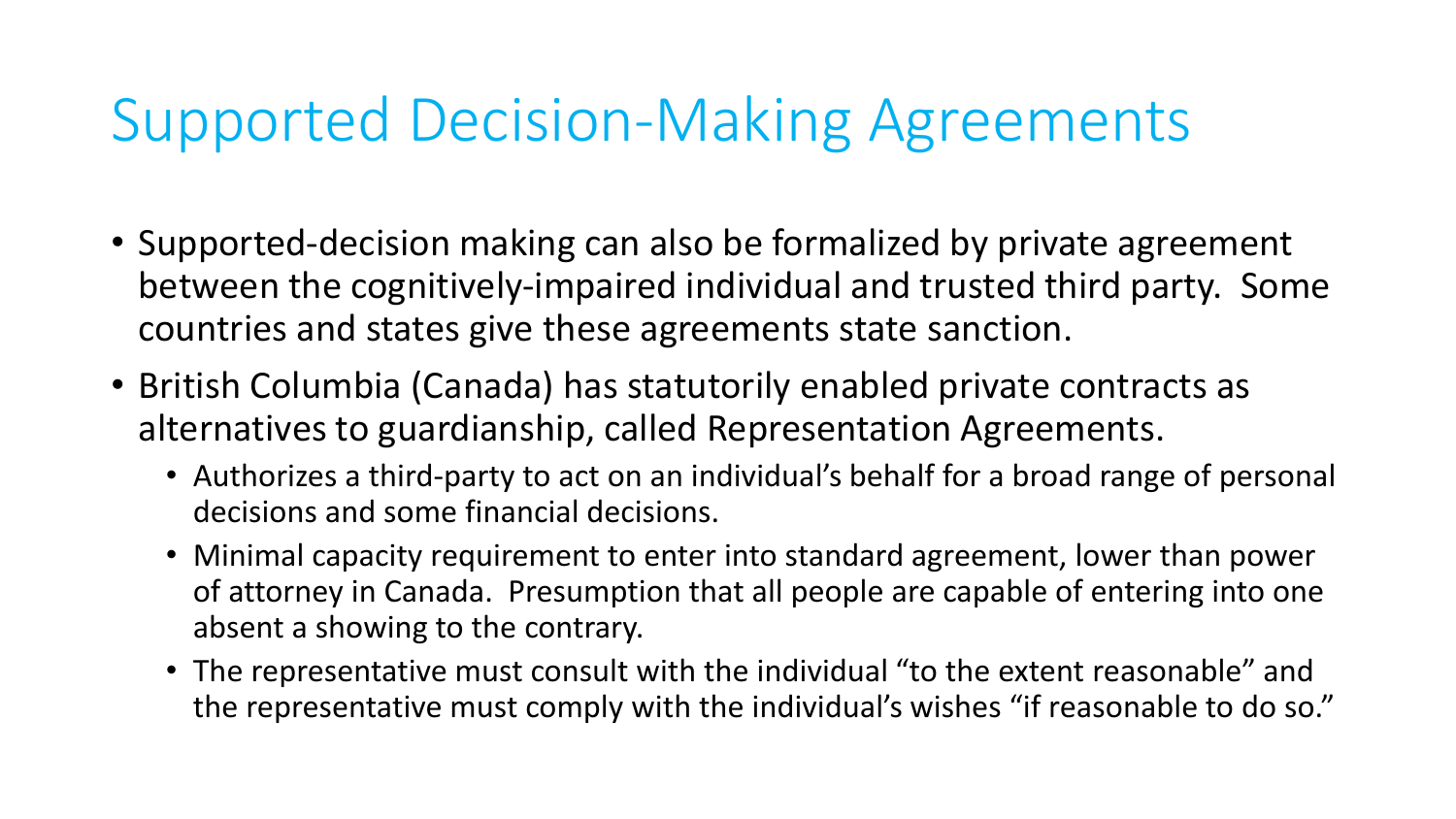# Supported Decision-Making in the States

- 12 states have passed laws that define supported decision-making agreements as legally enforceable arrangements (Texas, Delaware, District of Columbia, Alaska, Wisconsin, Indiana, North Dakota, Nevada, Rhode Island, Louisiana).
- National Resource Center for Supported Decision-Making
- <http://supporteddecisionmaking.org/>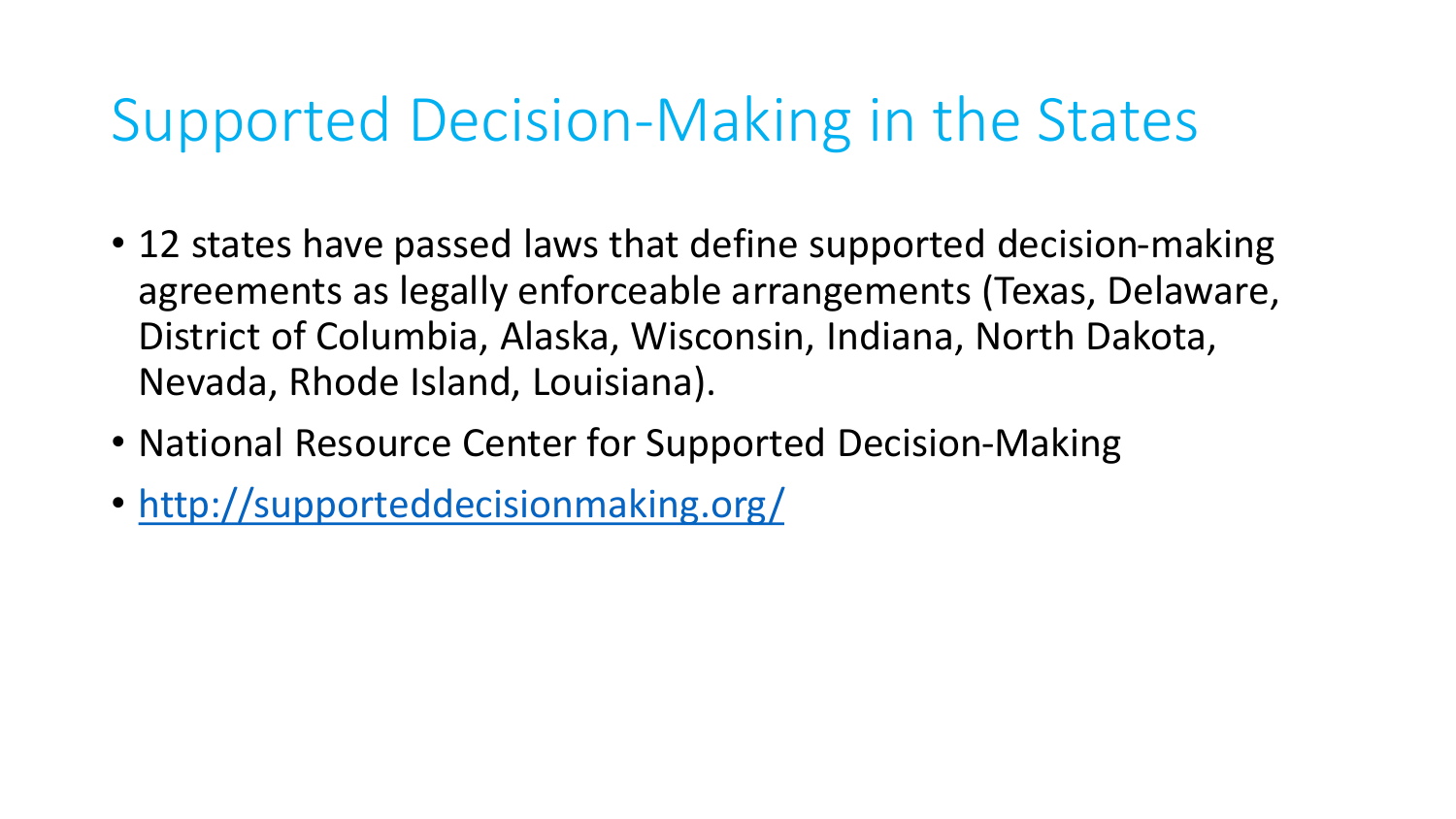# Living Trust

- Permits lifetime/uninterrupted management of trust assets in the event of the settlor's incapacity. Complete funding of the trust is critical to conservatorship avoidance.
- Special Needs Trusts can be particularly useful for disabled beneficiaries.
	- Self-Settled: Funded with the assets of a disabled person under the age of 65. Trust created by a parent, grandparent, guardian, or court.
	- Third-Party: Created and funded by someone else. The disabled beneficiary can be of any age. No "payback provision."
- Capacity to make: Ability to understand and comprehend the nature and effect of his or her actions at the time of execution.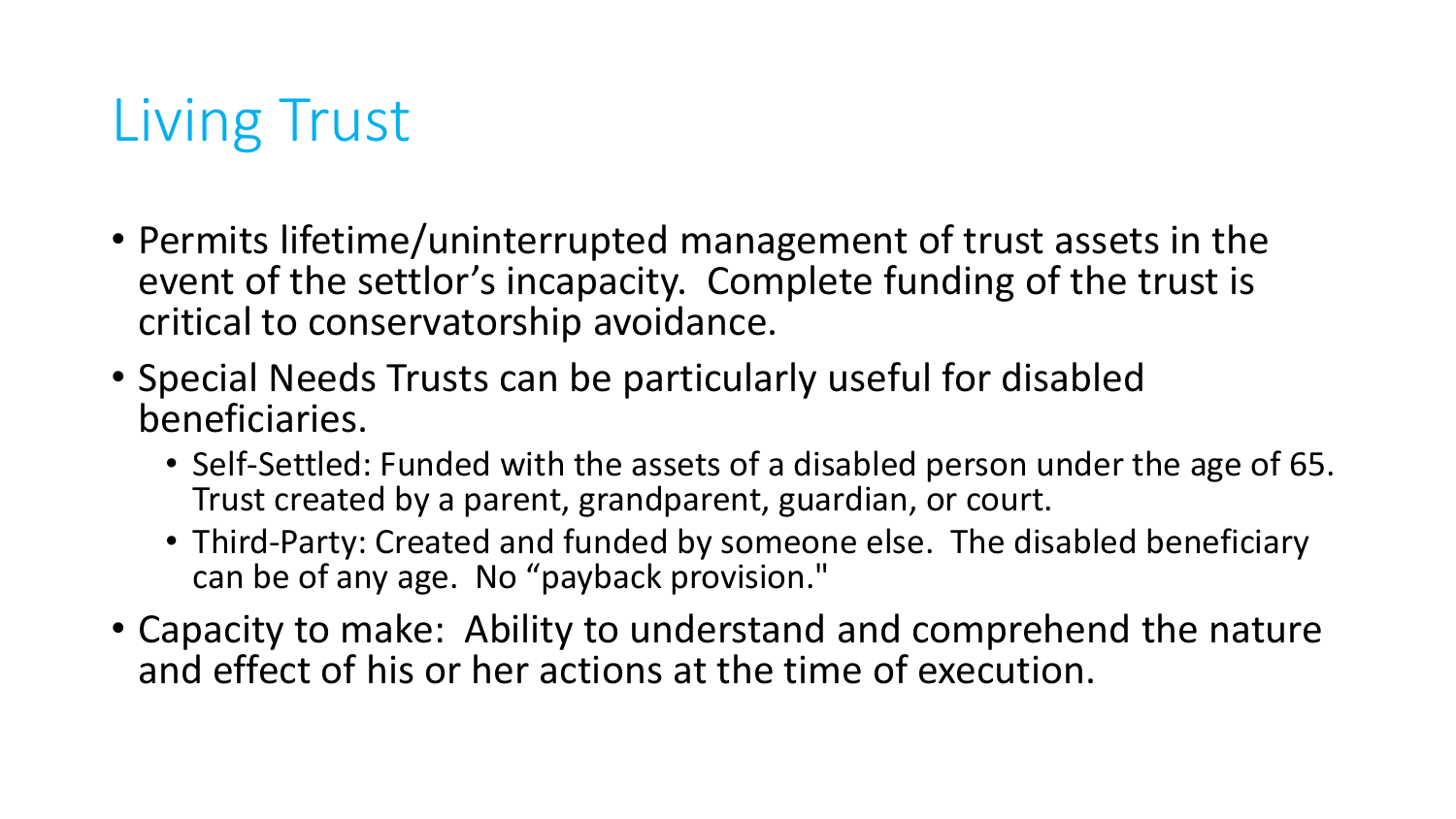# Social Security Representative Payee or VA Fiduciary

- Both the Social Security Administration and the Veterans Administration provide for benefits to be paid to a fiduciary on behalf of someone unable to manage his or her own money.
- For Social Security, a representative payee may be appointed if the beneficiary is physically or mentally incapable of managing his or her own benefits.
- For more on Social Security: [www.ssa.gov/payee](http://www.ssa.gov/payee)
- For Veterans Administration, a fiduciary may be appointed for a beneficiary who, due to injury, disease, or age, lacks the mental capacity to contract or to manage his or her own financial affairs.
- For more on Veterans Administration:<https://benefits.va.gov/fiduciary/>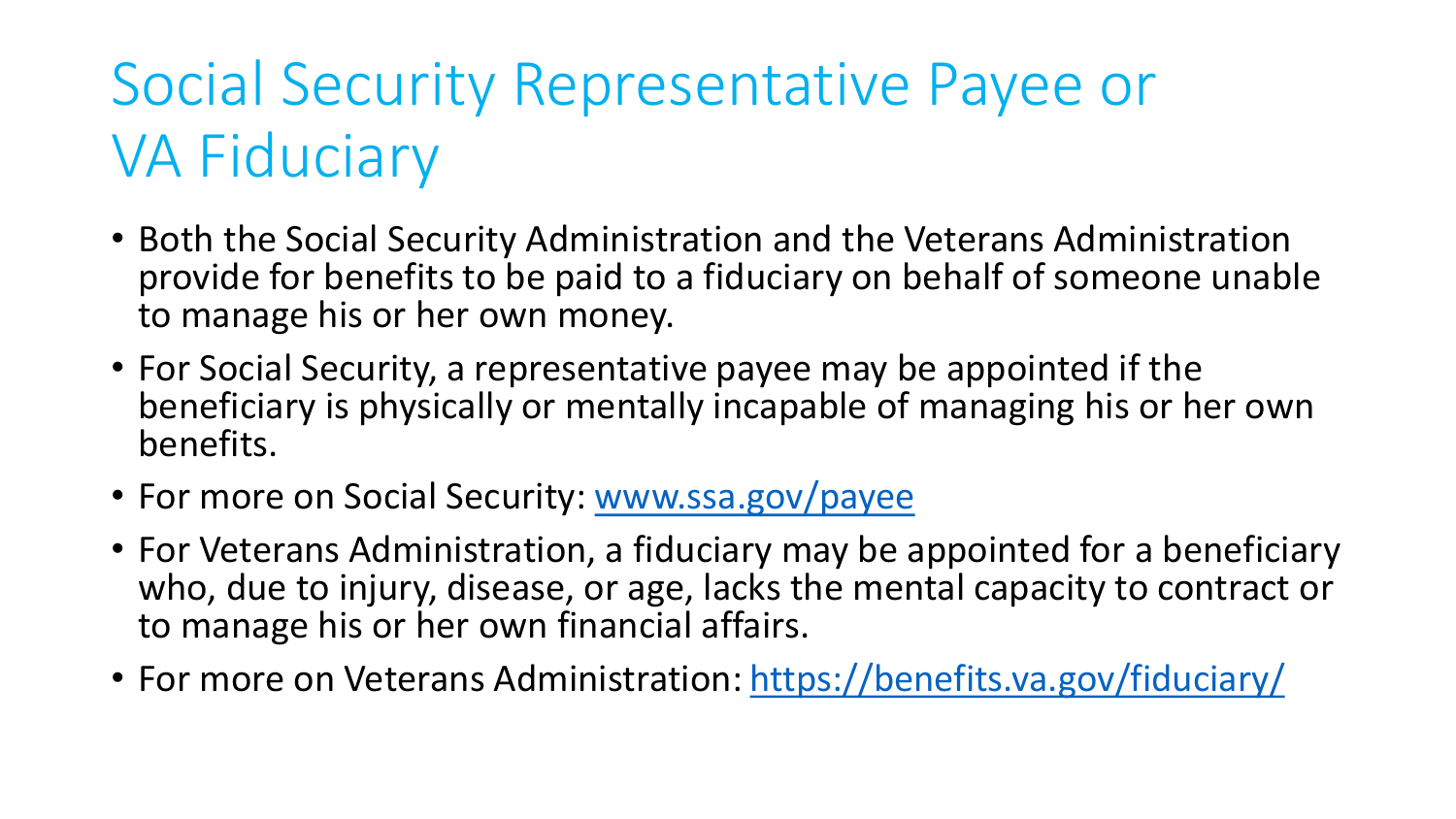## Elder Abuse Protection Orders

- Elder Abuse Protection Order and Enforcement Act, codified at Ala. Code §§ 38-9F-1 thru 38-9F-12.
- Targeted, civil court order.
- Early intervention to stop abuse and continued financial exploitation.
- "Flexible and expeditious method" for elder abuse victims to seek courtordered and court-enforced protection for themselves, and reclaim control of their lives and finances.
- Others with legal authority can petition on behalf of victims who can't seek protection for themselves.
- Gives law enforcement an additional tool to assist victims and prevent further incidents of abuse.